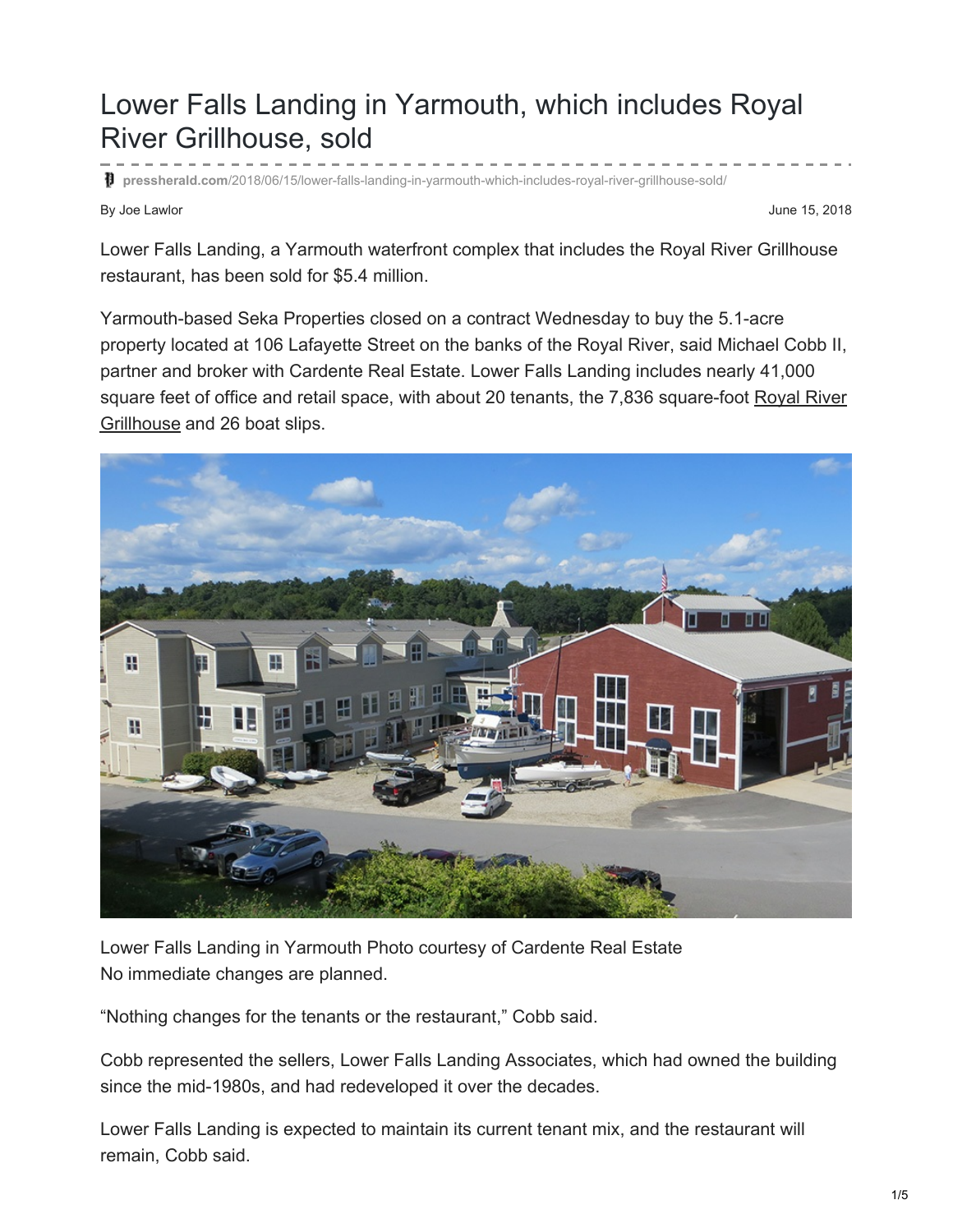Two of the tenants were part of the Lower Falls Landing Associates ownership group – Landing Boat Supply and East Coast Yacht Sales, and they will remain on site as tenants, Cobb said.

Cobb said they had been working on the deal for 18 months. About two years ago, the property was listed for sale, but the owners were approached after the sellers had taken the property off the market, he said.

"It was the right timing for everyone involved," Cobb said.

He said the property has been extensively redeveloped over the decades.

"It was a one-story deserted cannery building and it was turned into a three-story, highly sought-after office space," Cobb said.

When the property was listed for sale two years ago, the ad highlighted it as a "signature investment property" with "water views, a modern elevator, ample onsite parking, pylon signage and beautifully landscaped plaza."

*Joe Lawlor can be contacted at 791-6376 or at:*

*[email [protected\]](https://www.pressherald.com/cdn-cgi/l/email-protection)*

*Twitter: joelawlorph*

**Share** Read or Post Comments Send [questions/comments](https://www.pressherald.com/feedback-form/) to the editors.





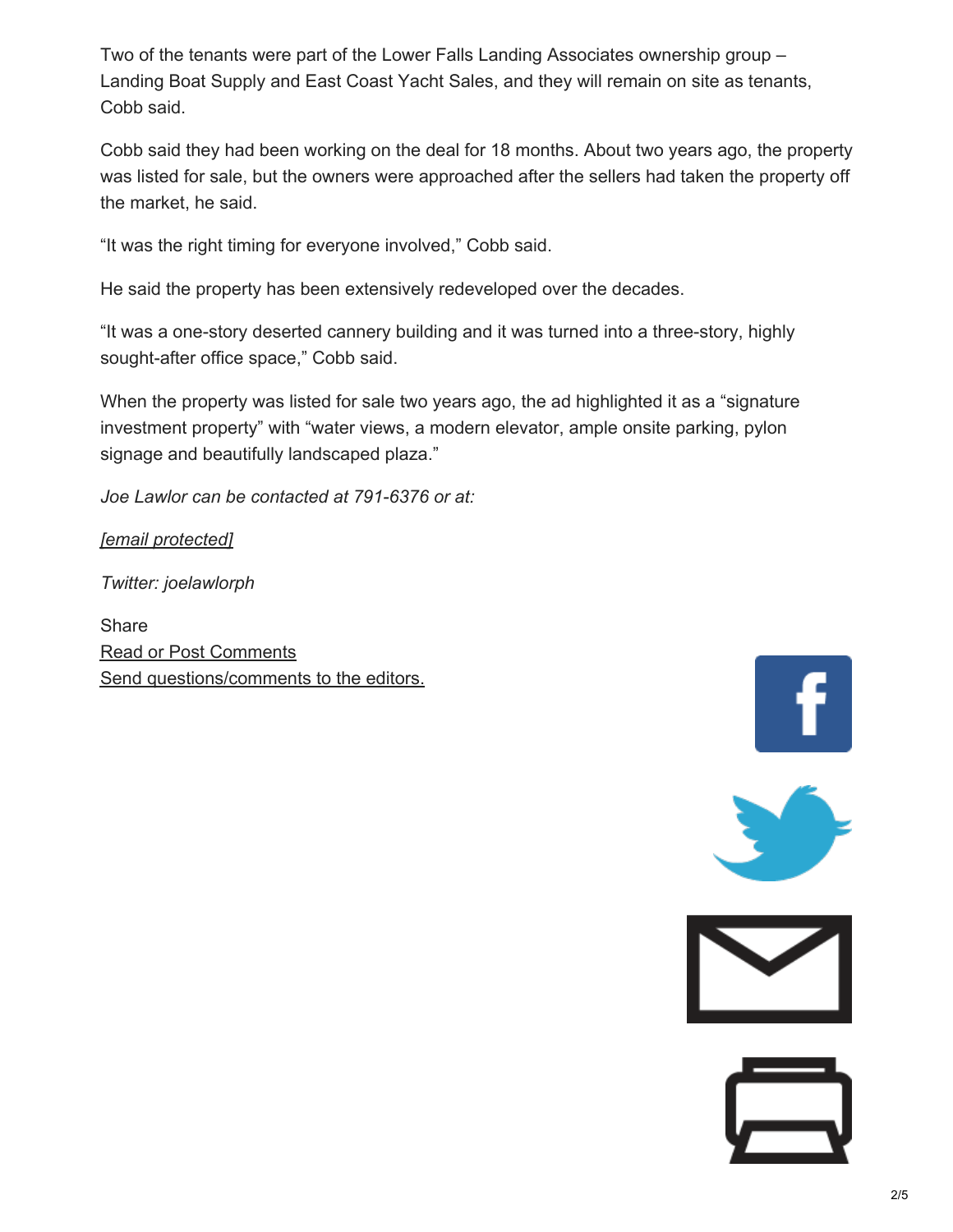

• Sports



[Sweden](https://www.pressherald.com/2018/06/18/sweden-downs-south-korea-1-0-in-opener/) downs South Korea 1-0 at World Cup

Local & State



Video shows U.S. Border Patrol asking [citizenship](https://www.pressherald.com/2018/06/18/video-shows-border-patrol-asking-citizenship-status-at-maine-bus-stop/) question at Maine bus stop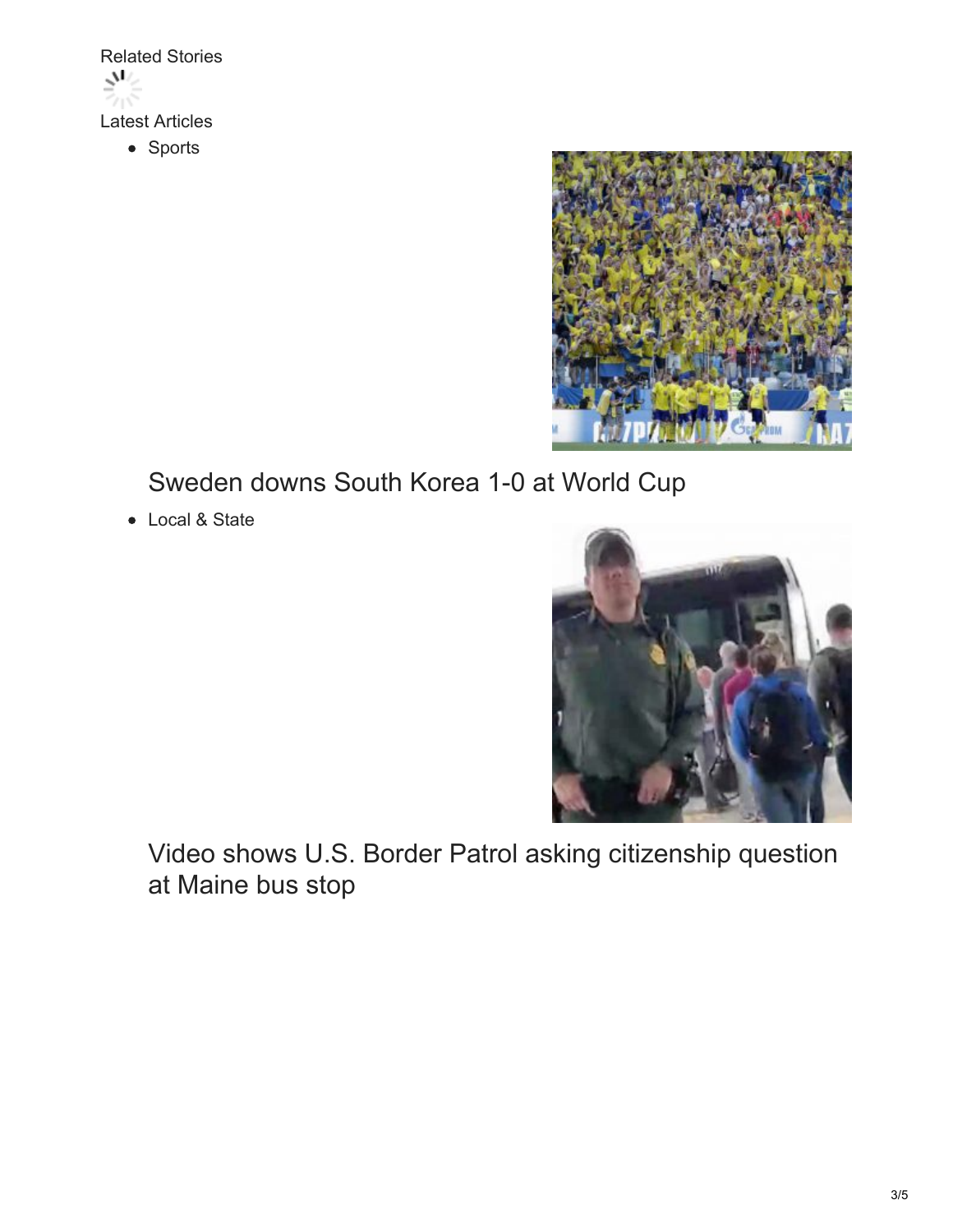Nation & World



Woman [strangles](https://www.pressherald.com/2018/06/18/woman-strangles-rabid-bobcat-to-death-in-front-yard/) rabid bobcat to death in front yard

Nation & World  $\bullet$ 



Compulsive [video-gaming](https://www.pressherald.com/2018/06/18/compulsive-video-game-playing-now-classified-as-mental-health-problem/) now classified as mental health disorder

Local & State



[Springvale](https://www.pressherald.com/2018/06/18/crash-kills-springvale-man-and-sanford-woman/) man, Sanford woman killed when car hits tree